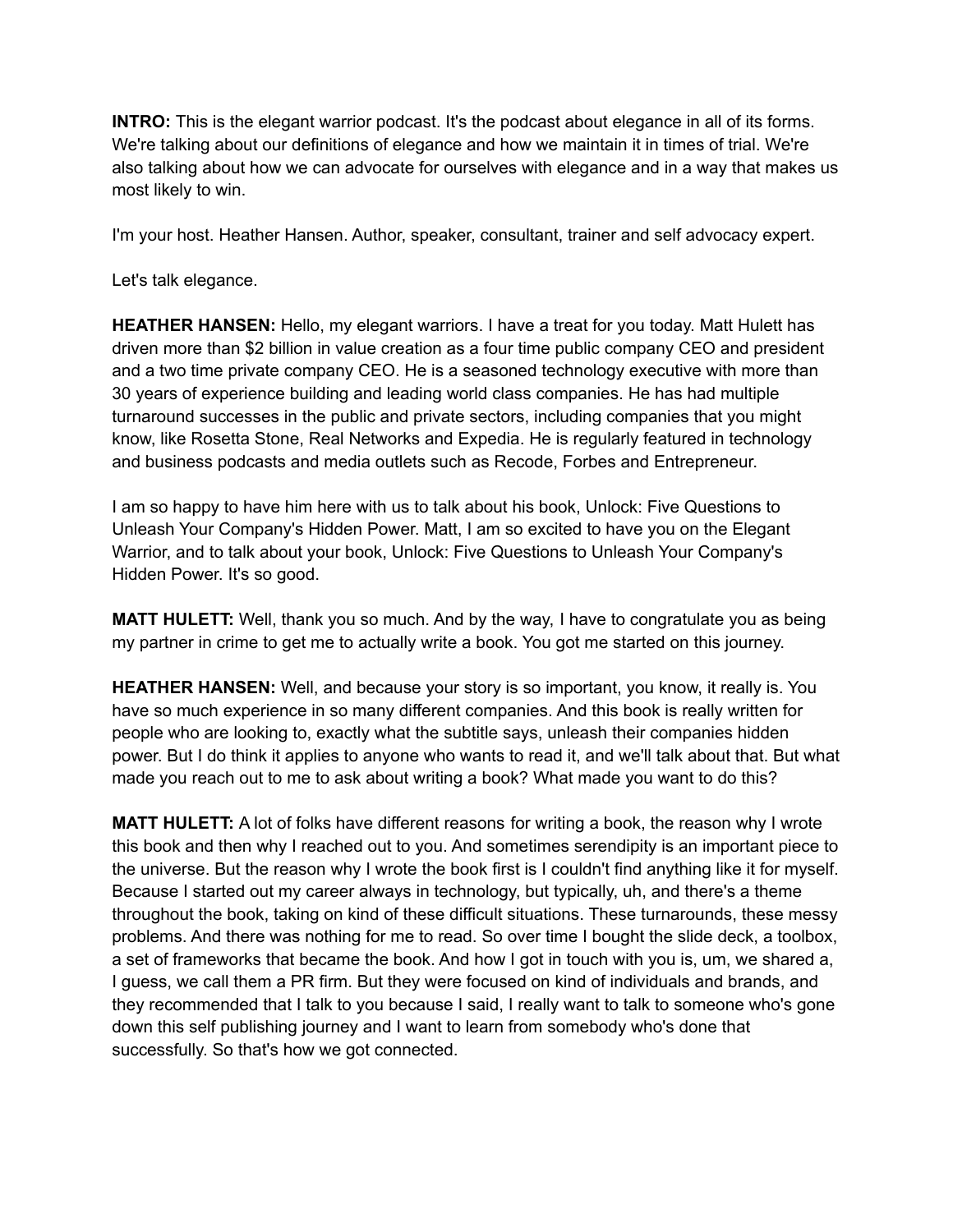**HEATHER HANSEN:** And I loved our conversation. I love your enthusiasm for this topic, and I think you're awfully humble about the companies that you've worked with. Now in the book, you do go through them. But when you talk about that, you have worked with companies like Rosetta Stone, the very well known language learning company. You've worked with Expedia. You are currently at PetMeds, um, working with them. And so these are, these are big, well known companies, and you tell the stories of these companies and more in this fabulous book. But one of the first things I wanted to ask you about is, um, and I loved this, on page one of the book you quote from the movie Taken. And I, first of all, I love the movie Taken. But I also loved this because one of the things that I work with my clients on is how to establish credibility and how I think credibility trumps confidence and it comes before trust. And you have to have credibility with yourself before you can have it with anyone else.

And you say, you quote from Taken and the line is Liam Neeson is talking to the kidnapper and he says, "I don't know who you are. I don't know what you want. If you were looking for ransom, I can tell you I don't have any money. But what I do have is a very particular set of skills. Skills I have acquired over a very long career. Skills that make me a nightmare for people like you." And then you say, "when I think back in my career, I hear those words in my head."

And I loved that because it is certainly true of you, and when you read this book, you see that. But I think that most people have a particular set of skills that make them a nightmare or a dream for certain clients, customers, companies, etc. How did you embrace that you had this particular set of skills, and become comfortable saying it? Because that's imperative if you're going to sell yourself or advocate for yourself or your company. So how did you get comfortable with being able to say, "this is my skill set, and I'm willing to tell people that it is?"

**MATT HULETT:** That's a really great question, and I'm naturally verbose, so I'm going to try to break it down in three ways. One is, I think, age. Eventually, I've gotten very comfortable with who I am and who I am not. You know, and you always ask yourself the question, you know, geez I just I wish I would have learned everything, I'm almost 52, that I started out at 25. But getting really comfortable with what I'm good at and what I'm not good at, and figuring out where those spots are for me. And if I actually am not good at something, do I really want to achieve those things or build aptitude there? And kind of getting a better understanding and a piece of who I am was kind of in that statement.

And then two, I wrote that because the only thing that I've read about in most business books are all the successes. The rear view mirror, like Oh, yes, I had this idea to launch Uber and it was just, everything was delightful and flowers sprung up and everything I touch is gold. And the reality is that's not true for most entrepreneurs or executives or anyone. And it's a grind, it's compounding learning over time, and there's certainly luck involved. But I I said that because I didn't meet when I was growing up. And I worked for Barry Diller at IAC, Rich Barton at Expedia, worked for all these folks that to me felt like the Midas touch people. That no matter what they did, everything worked. And I always looked at myself like I kind of feel like one of those folks that comes in with a silver briefcase and a silencer, and I'm called in for very specific things. And it made me very uncomfortable until I realized Well, maybe that's my special thing.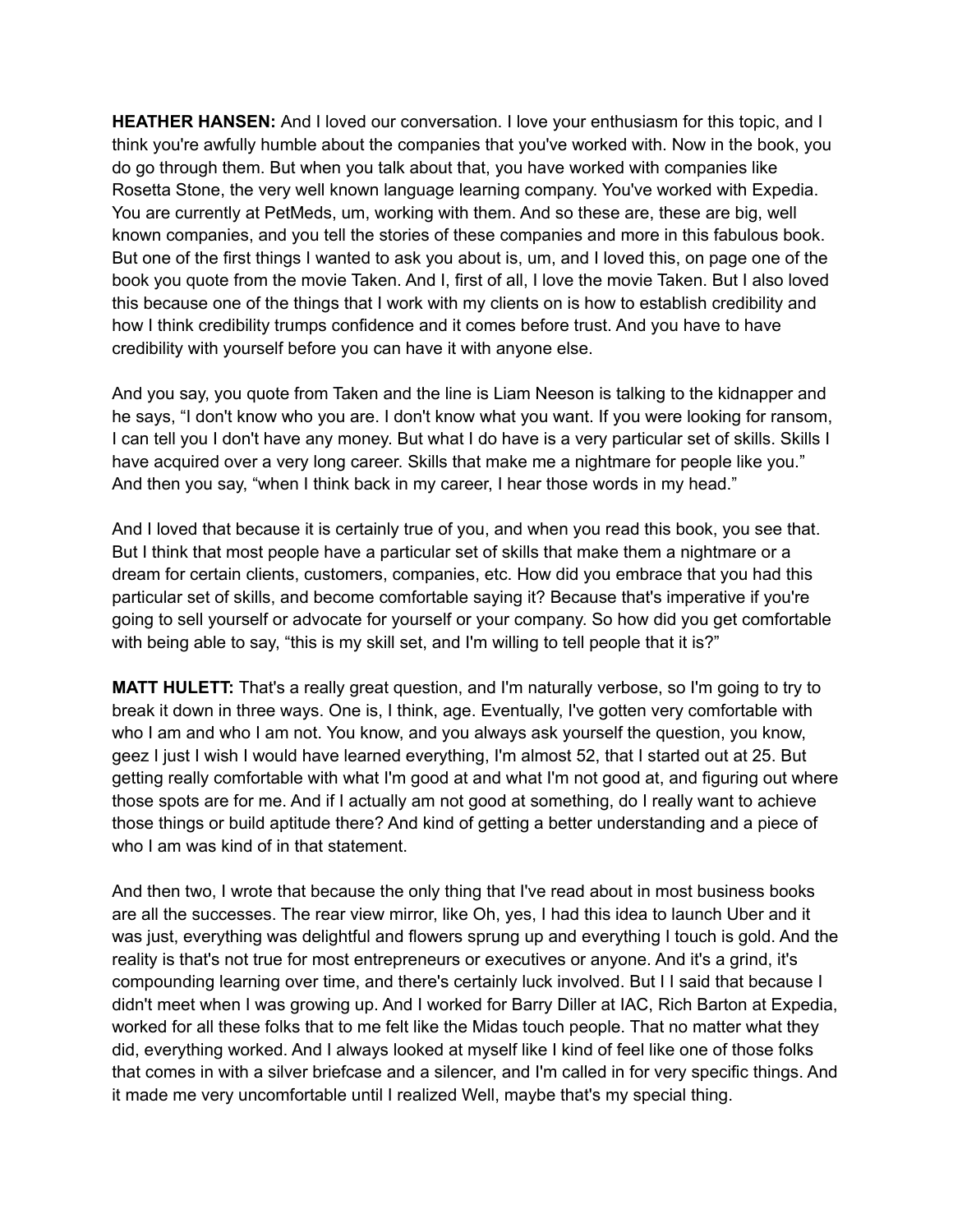**HEATHER HANSEN:** That's it, That's it. And when you know what your special thing is and you own it, you believe in it, you believe in yourself, then you're much better at communicating that, and you talk about that a little bit later in the book. It's the same for a company as it is for a person. and as we talk about this book will sort of be making analogies back and forth, as the book is written for companies. But one of the things and this is, again early in the book on page three you say, you're speaking about companies here, "You can change your market position. You can pivot, turn around and/or refocus your growth business. You can change your course. You can change your destiny. The business world is not Greek Theatre. Nothing is predestined. I truly believe that you can drive a new destiny for your business and for your career." And I loved that because I think that people need to hear that. And it's true not just for businesses and careers, but for individuals, don't you think?

**MATT HULETT:** Yeah. I mean, the popular term is manifesting. And I've seen amazing things happen by sheer force of will and conviction. Early in my career, when I worked for a company called Progressive Networks, that became Real Networks, is really the high flyer, the highest flying company in the Internet at the time. Just, you know, with 50 people in a small company and the CEO, who is still the CEO of that business today, just did amazing things by just sheer force of will and manifesting an idea. And I've seen that time and time and time again and for myself, I've realized that we put so many false ceilings over ourselves.

People label it differently, imposter syndrome or just, you know, fear. And I realized relatively recently in life that the self imposed ceilings get in our way. And what would it be like if you were to live without any fear? And so I try to write in a way that's almost like a memoir, so that expose some of these learnings to hopefully anyone that wants to read the book.

**HEATHER HANSEN:** Yeah, and you do I mean you. It is for anyone. You know, any one of the listeners. This is a really great read because it is a bit of a memoir, and you have so much an interesting experience. And you lay out these five questions that if you're starting a business or if you have a company, of course you want to read this. But you can also apply these questions to your own life. And the listeners know I'm obsessed with questions. I always say that's how I win my cases is by asking questions. And so I love that you have these five questions and just briefly for the listener, the five questions are this:

Number one - is the market big and growing?

Number two - are market dynamics good for you? And that's about timing, and we're gonna talk about that.

Number three - do you have a good track record in this space? And to me, that's about credibility, and we're going to talk about that.

Number four is Do you have an executable plan?

And number five is How confident are you that you can attract talent and resources to pull this off?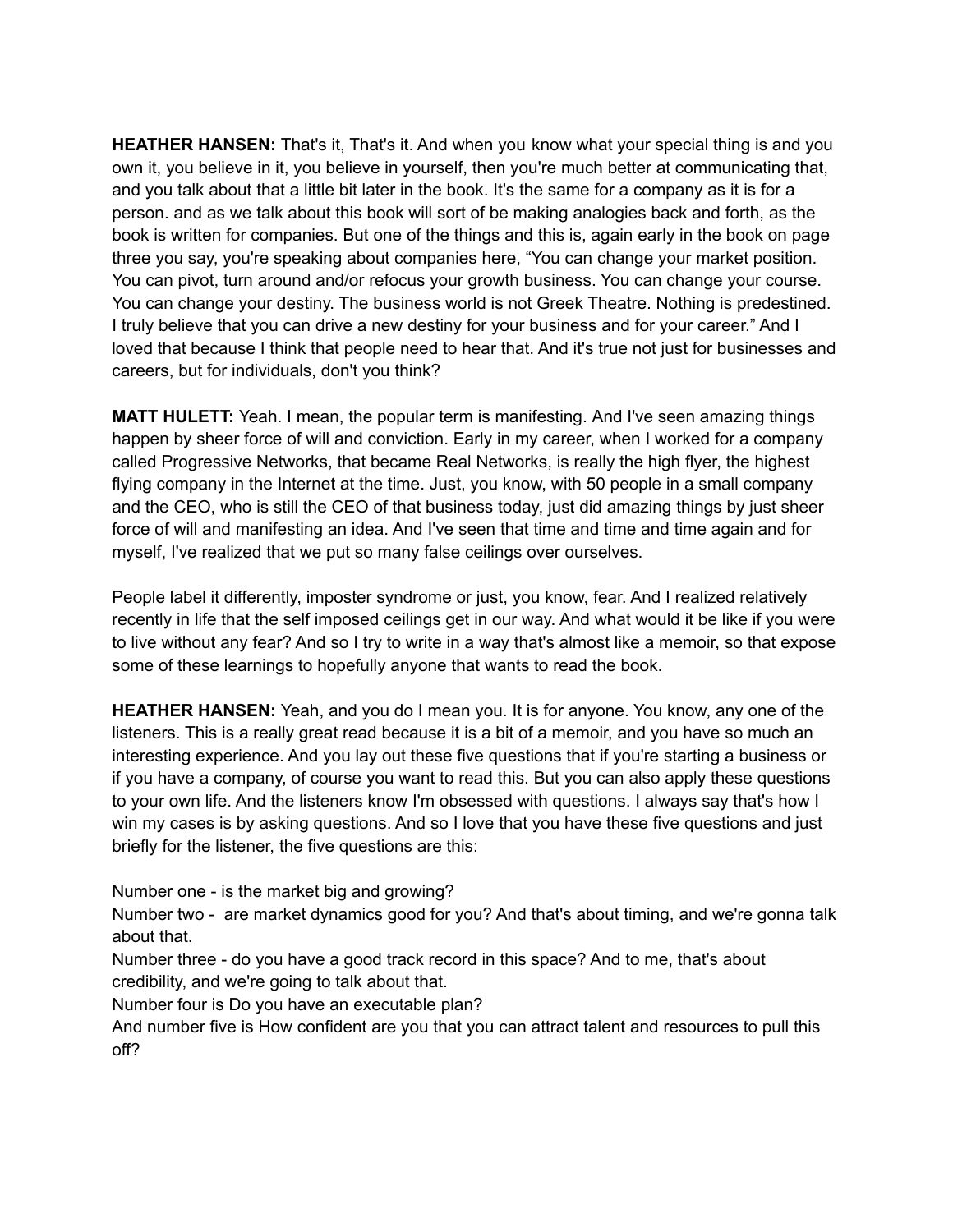so I want to, briefly, I could talk to you all day, go through each one of those questions, Matt, and ask you a little bit about each one. And when we're talking about the market, I think of the market as your jury, right? And in the courtroom, the jury are the people that we need to persuade or influence and your market is your jury. And one of the things that I loved, and this is on page 39 of the book, you say "to have larger returns, you will need to take an honest look at the market you are playing in." And a little bit later you say, "taking an honest look at your market is the initial step to determine if you have an opportunity to unlock value in your business."

And I think that so many times, whether it's a jury in the courtroom, or your market, or your boss or your potential clients, we don't want to take that honest look. We sort of want to fool ourselves into thinking that they're better for us than they might be, or in the courtroom that they're more on our side than they might be. And the fact that you underscored that honest look twice makes me think that that's really important. Tell me about that.

**MATT HULETT:** Yea, because we've become so emotionally attached to our ideas. And it's one of the themes in the book around collaboration and self empowerment. That self empowerment doesn't mean you only listen to yourself. It means you listen to the facts and you listen to others around you, which ties into a lot of your learnings and teachings. The two variables that you can't really mess around with, they're the Newtonian physics of business, you cannot fool the size of their addressable market. No matter how much you want it to change, the market is the market. It doesn't change. And then timing, we'll get into, is the other one. It's the Newtonian physics, gravity goes down. Timing is timing. As much as you love your idea and you fall in love with it. Sometimes you have to walk away from that idea, and you have to be honest about it.

**HEATHER HANSEN:** That's right. Yeah, the T.A.M., the total addressable market. It's something that comes up again and again in that chapter when you're answering that first question in talking about that first question. And I think that it's so true that it's one of those things that people need to be willing to look at and face, as you just referred to the timing, which is your second question. And you mentioned in that in that section of the book, How many times the timing is the hardest because it's the least under your control. Tell us more about that.

**MATT HULETT:** It's the least in your control, it's the least quantitative. And I make a joke that if I actually was really great at timing, I'd be on my private island living like a James Bond villain. That's the joke in the book. And it was actually the last section that I wrote, and I put it off. I tried not to procrastinate writing this book, I was really deliberate about where I spent my time. But I procrastinate on this, and it's why there's more interviews from third parties, like the gentleman that founded Rovio of Angry Birds fame or the gentleman that founded Concur that was bought for, like, \$8 billion by SAP. It's because timing is. often for entrepreneurs, something where you're often too early. And so, I talk about, there's ways into and signals and indicators, I call them data breadcrumbs to figure out if you're too early or too late or just right. Like the Goldilocks problem.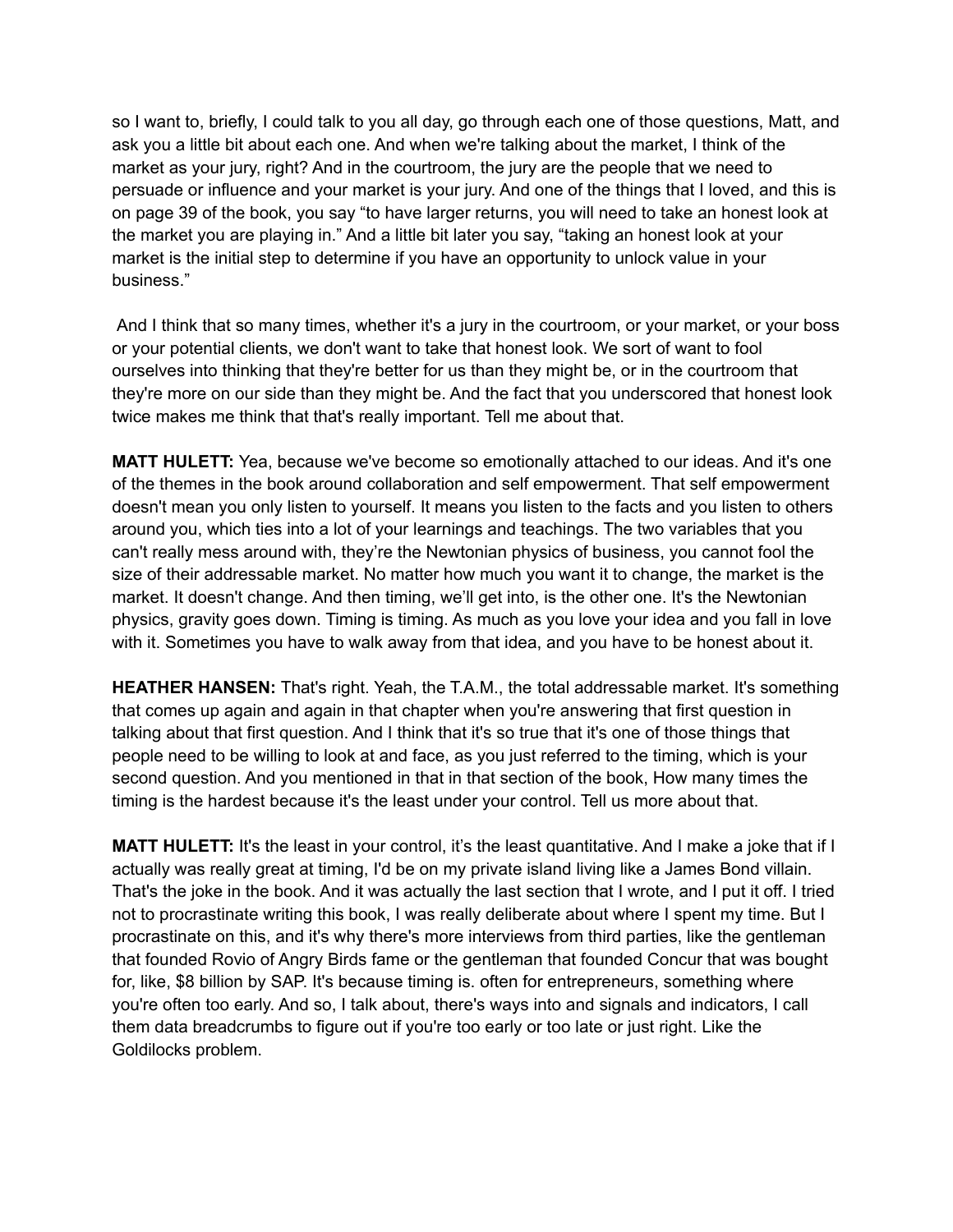But in essence, timing comes down to, how do you find a segment within that big TAM that's growing very quickly.? That gets a lot of excitement from a potential customer? And in the book, I walk through interviews and then a little bit of a framework and how to identify those things. But timing is absolutely the most difficult thing in anything, in life as well.

**HEATHER HANSEN:** Well, that's right, because you know, whether you are looking for how to find your market and how to address your market and get in at the right time. But it's also like that job, that career, that client, that opportunity, that relationship. You know, all of those things are really dependent on timing. And I think that what also occurred to me as I was reading this part of the book and this may be because it's something I've been struggling with a little bit myself, is the timing of decisions.

So on page 78 of the book, You say "I always like to say that making a few high quality decisions on strategy is really what leadership is about." And I do think that there is research that shows that CEOs and leaders tend to make decisions quickly, because they have to right? That's part of their job. But I also think that there is a time for slow decisions. And I'm wondering, given the importance of timing and the fact that a whole section and a whole question of your book is addressing timing, how you feel about this idea of making decisions in the context of the entire book?

**MATT HULETT:** You ask really good questions. You know, there's the adage, and I'm not handy at all. I'm like, horrible, I can't fix anything, I can't make anything, but the adage of "measure twice cut once." And Jeff Bezos talks about there's two types of decisions, when you know that you can go in the door and then go back-

**HEATHER HANSEN:** Yes, two doors or one door

**MATT HULETT:** Two doors or one door and I think he's right. And I think some of the aspects of leadership, certainly in the start up, even in a startup I would say that there are decisions generally that you know you need to make based on data, the situation that should be fast and should be obvious. You don't have to whip out an Eisenhower matrix. That's a you know, a framework for making decisions, because it's just clear and obvious you need to make those decisions.

However, when I think about strategy business models, how to win capital strategy, strategy, a team, you have to think, multi-year out. And you have to think about those decisions that you're going to make, and ask a lot of people to follow you, and a lot of investors to give you money. You have to actually spend some time thinking through the quality of that decision. And so there is time to slow down. And it may frustrate people, but I tell you, every time I've made a quick twitch decision on strategy and had to pivot, I've always regretted it.

**HEATHER HANSEN:** Yeah, no, and I think that's a really good distinction because there is a place for both, and I think you just described that in a way that is more effective than most people that I've heard so I appreciate it.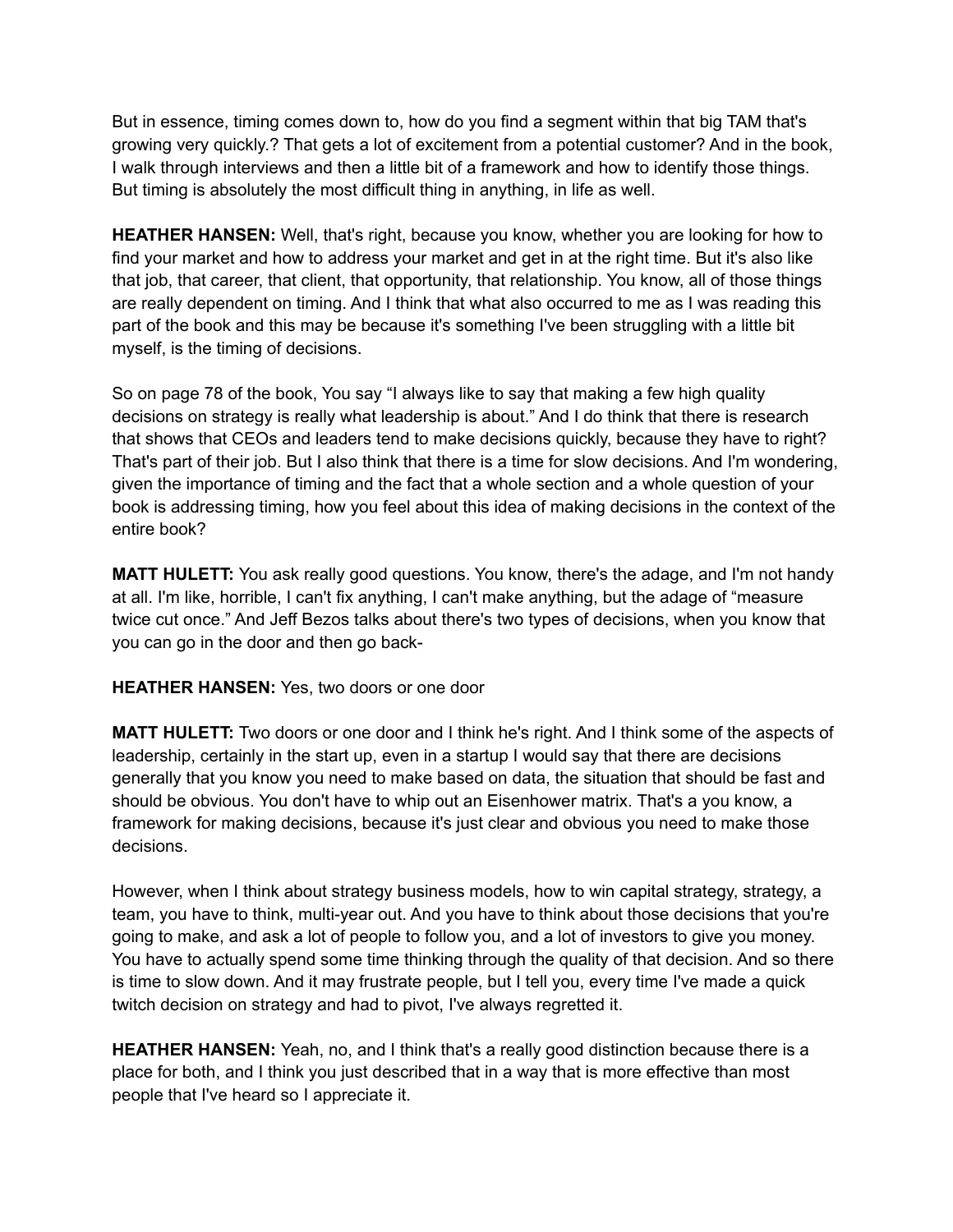The next question is all about this idea of whether or not you have a good track record in this space. And this is where, you know, immediately reminded me of the credibility question. Like you've got to build credibility with your clients or customers, your market. And you, on page 99 you talked about something that resonated with me. You said, this is at the very beginning of Chapter four, "you must be really clear on what value you are delivering to your customers and be clear how your customer value proposition maps to your strategy." And we have had, recently I had Ann Latham who wrote a book called The Power of Clarity on the podcast. And I just think that in this section, especially, the power of clarity, really resounded. How important do you see it to be really clear in order to make these five questions work?

**MATT HULETT:** it's absolutely clear, that was a pun, it's absolutely critical. It's absolutely critical because it all kind of ties together. And to me, I always look at things like, What is the customer problem I'm trying to solve? I'm a reformed product manager, and that's clarity. Um, that problem that you're going to uncover and hopefully solve, gives you a level of clarity around brand, positioning, entering the market, price point. And so that clarity around what you're trying to solve really disentangles all this other stuff that people get really mired in the weeds on. You listen to your investment bankers, they give you five year plans and "do this and this."

When I write about Rosetta Stone in the book, and I said, Hey, we're going back into the consumer space. Everyone said Duolingo is killing us and then there's Babble. I said, No, no, we're going after customers that really want to learn a language and they know it's not a game and they know it's not going to happen in a day or or seven days or 30 days. We're going after a higher socioeconomic, more dedicated learner, with this kind of offering, at a higher price point and a tonne of value. And I'm really clear about that because I know who I'm going after. And I know that SAM and the bigger TAM.

**HEATHER HANSEN:** Yeah, yeah, I love that. And it refers back to, in the first chapter of the first section, when you talk about knowing your market, you talk about knowing your customer's pain, their problem. And I often coach people on, I have an acronym for pain, and it's something that's present. It's alarming, it's invasive and it's happening now. And I think that the Rosetta Stone example is a perfect example. You were clear on your market and their problems slash pain, and that clarity then guides your ability to look and see whether you have a good track record in this space and whether you have an executable plan, which we'll get to next. And I think that that is, it's a skill to be that clear. You know, it's not something that comes easily to everybody.

**MATT HULETT:** You know, there's so many business models that are built in Excel and you know, heaven on a white board. You know how many times you've got, like, just if I could just get 10% of a billion it would be awesome and like, Well, not everyone is the same in that one billion. You know, so many people come at me with these huge, you know, like " oh I've done all this analysis." These are like numbers and I can change numbers in Excel spreadsheet and attach more products in a card or what-What are you trying to solve? And saying no to the rest of the noise is very critical and picking your spot as well. You can always grow and expand, but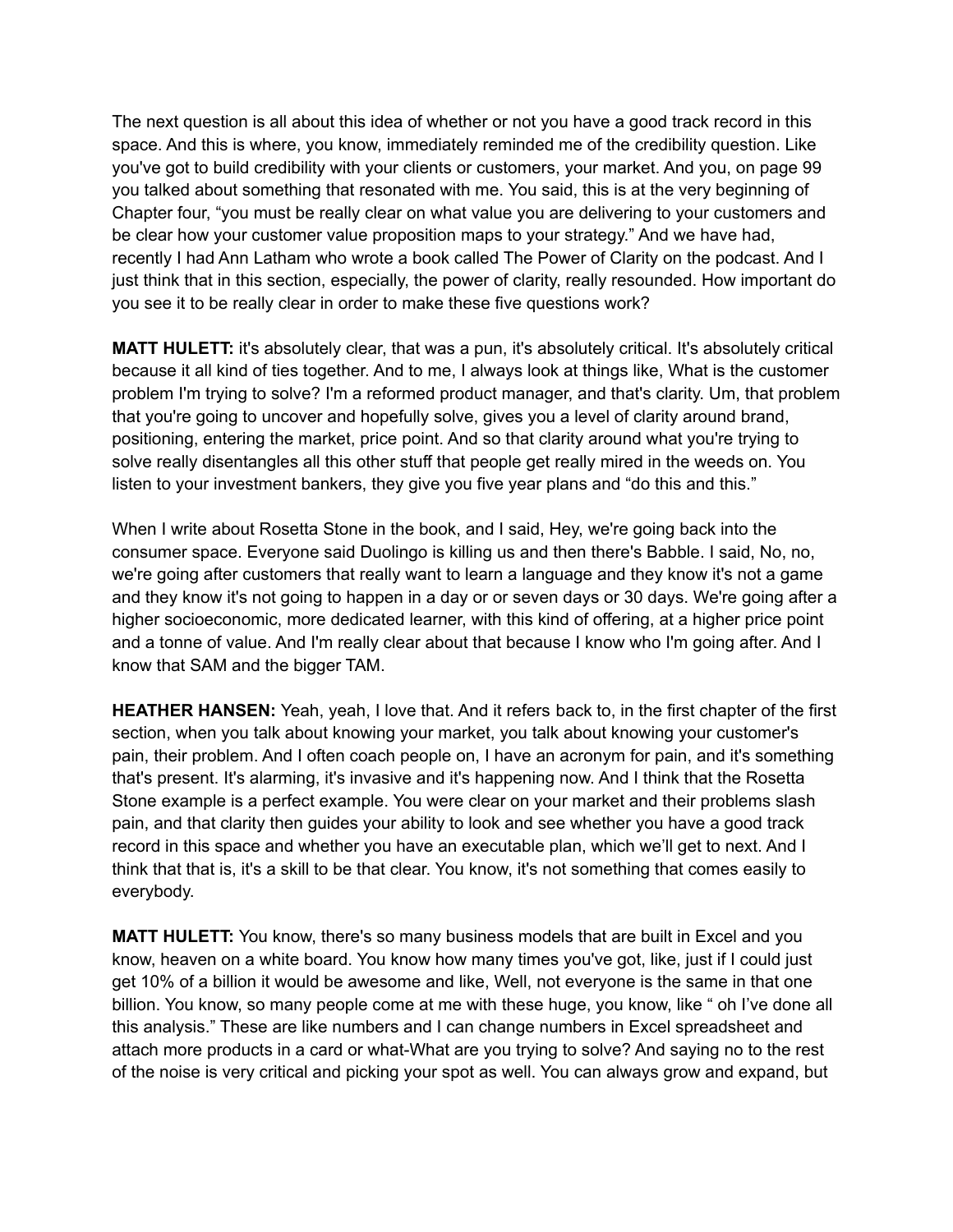people that don't define anything, don't achieve anything. And that lack of clarity, there's just businesses all over the place there, like dead because of that.

**HEATHER HANSEN:** Yeah, I love that whole idea of having a whiteboard because I've done it. I've seen it.

## **MATT HULETT:** We all have.

**HEATHER HANSEN:** It's a real thing, but that clarity really helps. And evidence, I mean I think that, you know, I talk a lot about evidence, because in my world I use that analogy to help people and help businesses. But in this chapter, there's a lot about how to collect your evidence, how to prove that you have a track record, the data that you want to look at, the numbers that you want to look at. And then something that you talk about that I also really loved is on page 121, you talked about knowing your competitors.

And I think that, there was two questions I wanted to ask you about this. One is, let me just make sure, I want to read you the quote. It's "make a competitive analysis, a team sport. Get your team involved, make it part of your strategic planning and have fun with it. Know your competitors like you know your favorite sports team." And I loved that. And I do think that for a business, for a group, that is easier than for an individual. Because I think sometimes when you're working with an individual and you say no, your competitors, there can be a lot of compare and despair, and go down rabbit holes of that. But when you're working with teams and companies, you can make it into fun, it can be competition itself. And is that what you find as well?

**MATT HULETT:** Yeah, like the examples is Model UN in high school, you know, or debate class. Expedia, Rich Barton, then CEO, now he's the CEO of Zillow. He used to have these bear bull sessions, where we each take the other side of like Is Google going to kill us? Um, is American Express going to kill us? And then we'd bear bull this and have vigorous debate, presentations. And at the end, the payoff was- this is amazing he'd do this. He'd find an executive, no non-compete, but would come in for a half day, like the CEO of, ex CEO of American Express came in at the end of this debate would say, OK, now here's the expert on his perspective on this problem. And so then you're like, it's great versus, like, you know. And actually honest, I don't think he actually understood, it removed a lot of bias at the end of the day. It was like, Look, at the end of the day, the mission of what this exercise was to make the company better for every stakeholder. And that the payoff was you kind of got the teacher's edition to the answer, it was fun.

**HEATHER HANSEN:** Yeah, that's that's amazing and fun. I mean, that sounds like that, sounds like my idea of like a dream come true in a job. The other thing that you're saying, this is on the same page, you say, "understand the chinks in the armour. Make sure to understand what your competitors are good at by assessing their relative performance as well as how you are advantaged or not." And that's, I talk a lot about part of being credible and building credibility is, I call it owning it. Like knowing where you're not, knowing where your competitor is better. And I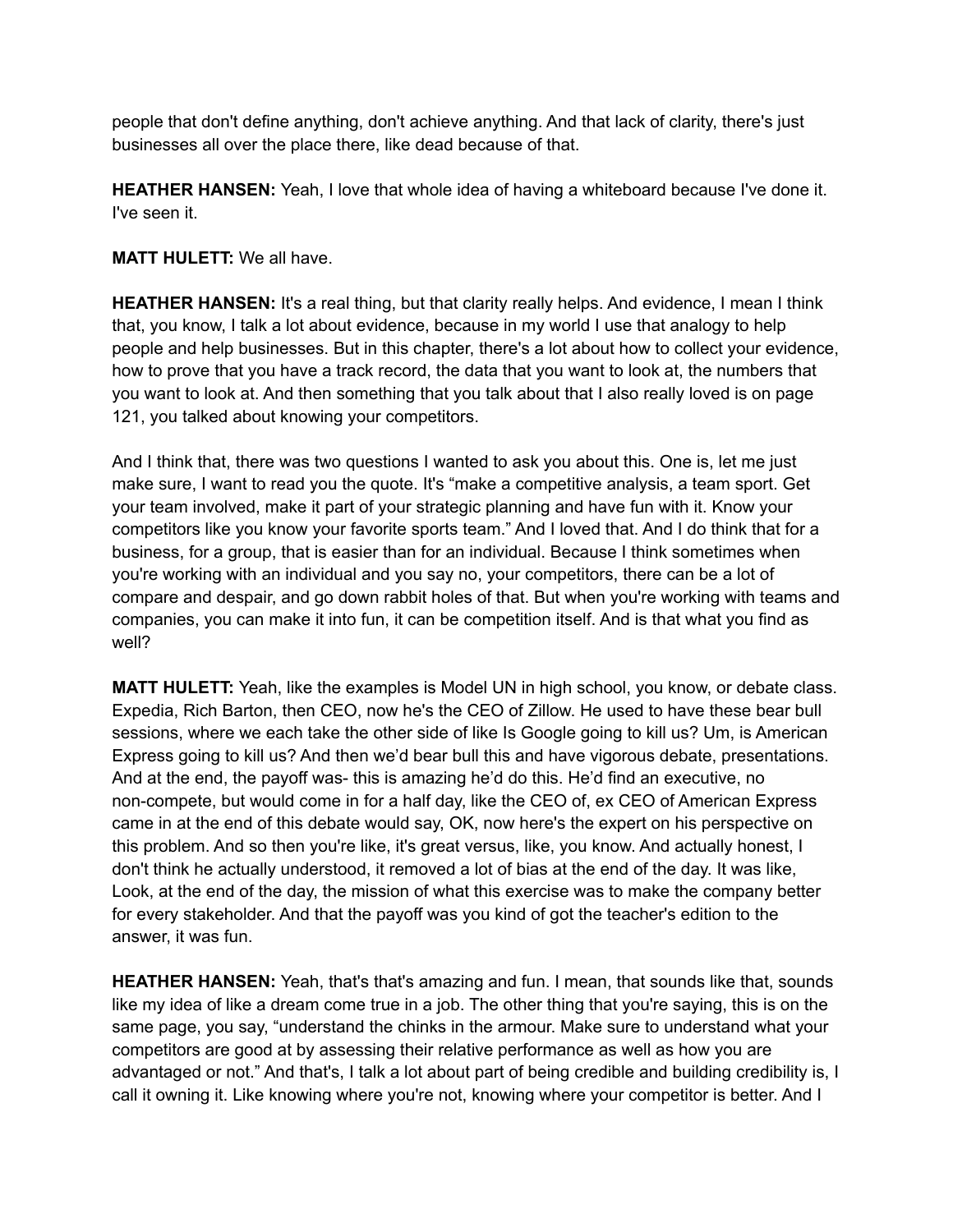love that you point that out because so often people don't say it, they don't do it, they don't want to do it. And if you are really curious enough to know the chinks in the armour, to own where you might be lacking, that really is something that sets you apart and is much more likely to lead you to a win. Have you found that to be true in the companies that you've worked in?

**MATT HULETT:** Absolutely, and sometimes the perceived competitors, well a couple things, one is there's the real competitive threat: capital, people, real IP. And then there's the perceived threat. And in both situations, I've always been surprised when you really dive into, you know, the specifics of the customer in this segment of what you're trying to solve, sometimes those strengths for that one customer set that you're going after aren't strengths.

So example would be in the CRM space, Hubspot versus Marketo versus Salesforce.com. Hubspot has been very successful focused on small businesses. They'll gladly hand you off to Marketo or Salesforce because they know at some level of scale you're not the right customer for them. "Congratulations, you've migrated somewhere else." And picking your spots, like having 10,000 features may be great for this set of customers. But actually, if you're really good at one, it's really good at a certain price point for someone else.

**HEATHER HANSEN:** Yeah, and it really keeps coming back to your market, right?

**MATT HULETT:** Always, yes. Your customer and your market, yeah.

**HEATHER HANSEN:** Yeah, yeah, yeah, I love it. All right. And then then number four, the fourth question is, do you have an executable plan? And I've got to tell you, Matt, you won me over if you hadn't already, with your reference to the A team because I was such an A team fan. I loved Hannibal Lecter. I loved everything about the A team. And so for me, that was like, Oh, my goodness. You know, you say Hannibal's famous line, go ahead. You give it to them.

**MATT HULETT:** I love it when a plan comes together.

**HEATHER HANSEN:** I love it. And that's, you know, this whole chapter is about the planning. But there's a great study here that I think is worth talking about. And that is, you cited 2014 Harvard Business Review study, that said that it is more expensive to acquire new customers than to keep the ones you have. And I was just talking to a client about that today. Why is that so important to consider when you're thinking about your plan?

**MATT HULETT:** Um, I think you know how the human brain works is, well human brain may be Americans, is new, new, new, more more more. And I think we forget that it depends on the type of product. But most, if a highly perishable product you like, you know, pet prescriptions or food or whatever it is, you know you're going to always want to earn your keep with that customer. There's always an opportunity to get more of their wallet. For the product that isn't as perishable, I would say that it's still important because you can always find different things to sell. Additional items that you either you bundle together, you build. And the reality is, it's so difficult now, and it's getting more and more difficult to acquire customers. I mean, as we all know and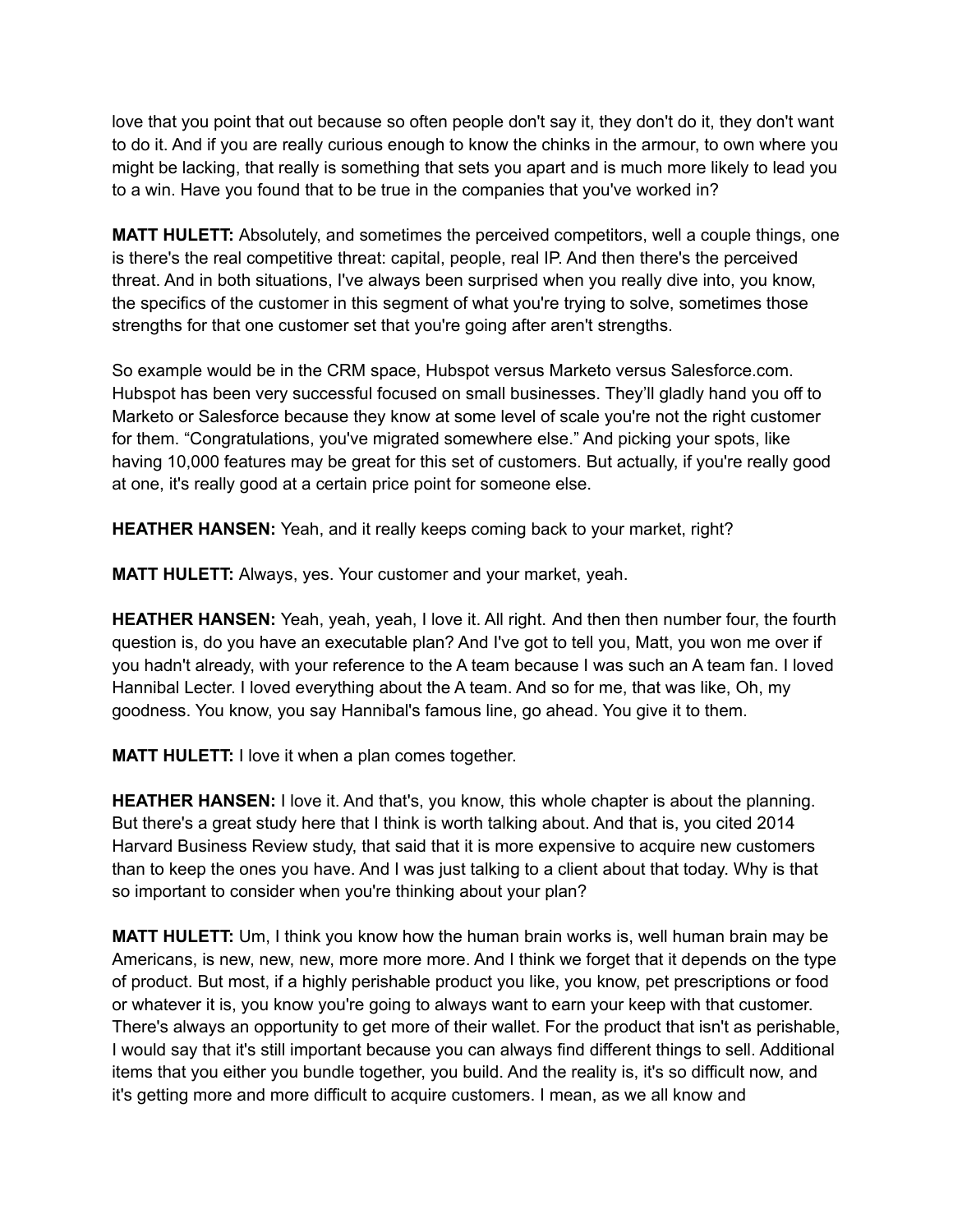everything's noisier, it's so hard to get attention. You know, doing what you do. How much do you spend in the beginning of getting traction? It's a crazy amount of time because everything is noisy. And so once you have those customers, you should just put your arms around them and make sure they're okay. They don't turn, you understand their- what else they need.

**HEATHER HANSEN:** Well, and also, what I find is that when you do that, when you put your arms around them in the way that you described in the way that you talk about in the book, they turn into your advocate. You know, you're not only getting them back, but they're doing the marketing for you. And I think when, you and I talked to another time for an article that I'm working on, and I think that you you had said that, you know it's your customers that are often out there doing your best marketing for you.

**MATT HULETT:** Absolutely. You know, it's one of the reasons why I joined PetMeds, and it's going to be a really hard, you know, I'm eight months into it, we talked about this when we talked last, it's gonna be a really hard transformation. But you can't replicate, it's hard to cheat empathy. It's hard to re-create empathy if you don't have it, unless maybe you're a sociopath. Maybe you can fake it. And I've met some of them. I've worked for some sociopaths. But, you know, the way in which we treat our customers, and the the filter and how we bring folks in, whether they're in our our our pharmacy or customer care center, is so authentic and so caring towards the pet parent, that literally I'll listen to calls, although I listen to calls all the time or recordings, and I often get emotional. And so I know that for every parent that we helped. and maybe their pet has passed or we've expedited something that was really important to them, that I know that deep down inside that this is going to be a ripple effect for earned media and business.

But the truth of it is that the rep, who's not making a lot of money, inherently cares about the human condition and the pet. So I mean, that is something you cannot replicate and when you find that, you figure out how to enhance it and scale it and make that a weapon for you.

**HEATHER HANSEN:** Well, and it sort of goes to, I think it's Chapter eight of the book where you talk about communicating your plan and talking with your employees and your customers and making sure that you are- And I love that,I love you've got, and we're not gonna have time to go through it all. But you've got all kinds of ways to communicate. Which is really good, because it and speaks to and addresses all the different types of communicators and learners. And you do office hours and you do town halls, and it really shows your level of curiosity and humility that you're so focused on that.

I do want to, and it's on page 165 you say "I view my team as the most important piece of my business. As I have said before, if you have a high functioning, talented team, they will take care of your customers and generate long term value for your company in return. You need to be listening to your teams as much as you listen to your customers." And then you talk about some ways to do that. But, gosh, Matt, I mean, that level of curiosity and empathy and humility is really so important to unlock the potential in your team and for your company. Where did you,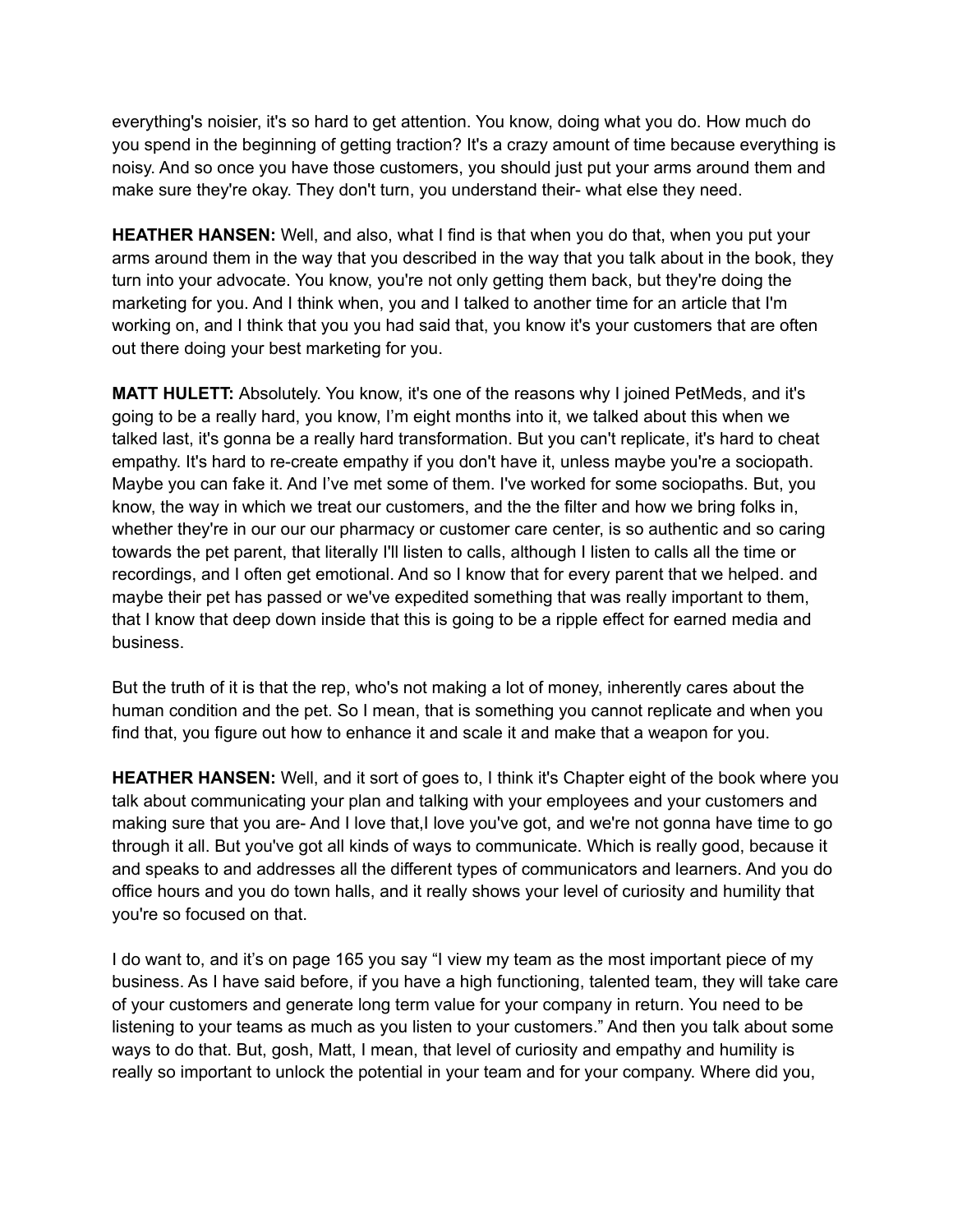has that always been inherent in you? That level? Because it's it's rare to see in someone who is as successful as you, to be honest.

**MATT HULETT:** Well, thank you. I actually get emotional as you're talking because I care a lot about my team. I'm being sincere here I get, I get very emotional. It's probably genetic and learned, you know, I had a really good mentor when I was younger, who reinforced, kind of scaled empathy. And I mentioned in the book Pat Tyson, who's the roommate of Steve Prefontaine, probably the most celebrated and notorious long distance runner in American history. And he's the winningest coach in NCAA, my coach Pat Tyson, he's still my coach. And, you know, I think genetically I have empathy, but also learning from leaders like this when I was very young. Learning how you can strive to be the absolute best but celebrate the entire team whether you're the best or the worst. And really caring about those people left a mark that's never really left me.

And so, you know a lot of leaders now or, you know, now we're all remote first or hybrid, and it's so important to get that across in many different forms and understand how to touch people in the right ways at the right times in this new digital, first remote world is very difficult and we're all learning.

**HEATHER HANSEN:** And you really give the reader ways to do that well. And we haven't had time to dive deep into the fifth question, which is about your talent and your resources. And I do think, you know, I highly recommend you guys get the book because he also talks about diversity in a very different way. You know, the diversity of personality, diversity of background. So it's fabulous, and it's a fabulous, fabulous book. I loved reading it. I love sharing it, and I know that the listeners will enjoy it as well, especially if they are in, um, in the tech world. But even if they're not, there's so many analogous arguments to be made that apply to anybody.

Matt, before I let you go, we always end with the same three questions, and I'm dying to hear your answers to these questions. The first question is about elegance. The root of the word elegance is to choose. And so I believe that you choose your elegance and everyone has a different choice. So what does that word mean to you?

**MATT HULETT:** And remind me I do have one plug for one question out of this section. I think your readers will love

**HEATHER HANSEN:** Go ahead, Do that, and then we'll come back to that.

**MATT HULETT:** Okay, I'm not stalling. Uh, no, I am, I'm not. No, the one thing I would tell leaders is, I call the Subway Sandwich Challenge. And I was asked, people, does anyone know the price point of a subway sandwich? Foot long. And everyone says for \$5. And I'm like, Well, why do you know that? Well, it's simple, and there's a jingle and reinforcement, I said, so I challenge you to ask any of your employees, team members, shareholders, investors, whatever, what your one thing is that you're measuring yourself by. And I always get it down to a jingle.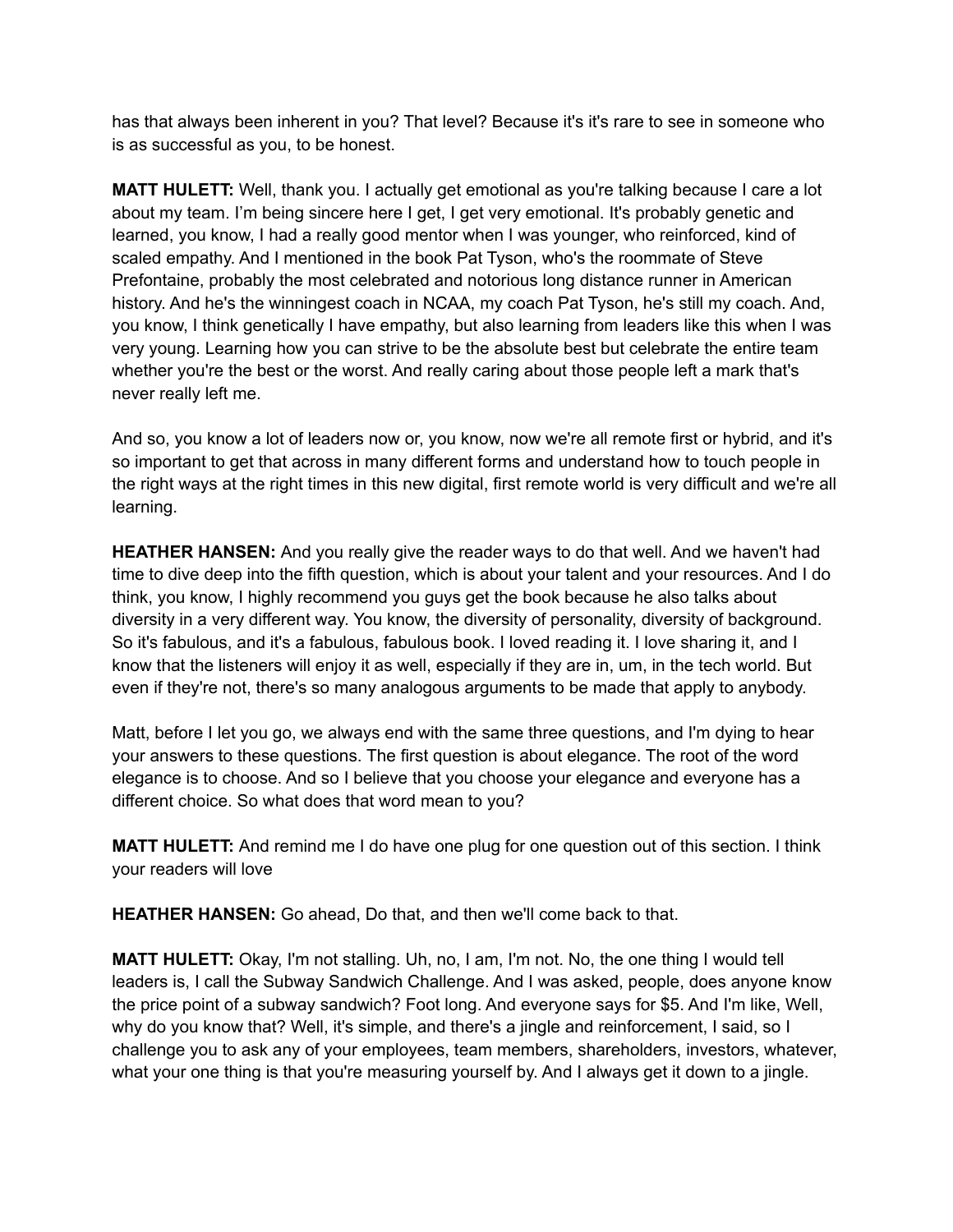But I always always come up with a way where I can get one or two big metrics in a way that's easy to remember, like a subway sandwich ad.

**HEATHER HANSEN:** I love that, and it really comes back to that conversation we were having about clarity. You know, if you've got too many things, or no one knows the thing, or everyone thinks it's a different thing, then you're not clear that you're working- You know, I often talk to people about being clear in their ask. And I say that in the courtroom, I show the jury the verdict sheet and I show them where I want them to mark, to be super clear. And that's what you're doing with that. You're saying this is what we want to reach. Everyone now knows. There's no mistaking it. I love that. And I'm glad that you made sure that we heard that, because I challenge people listening to do that in their businesses, but also in their lives and their, you know, in their careers, in their relationships. I think it's it applies to everything.

**MATT HULETT:** So I'm sorry for stalling. You want me to answer your question?

**HEATHER HANSEN:** Yes, please.

**MATT HULETT:** So I actually wrote this down because I want to make sure I delivered it. Well, to me, it means that you accommodate different points of view genders, ethnicities, in a manner where the idea and the person is truly received and listened to. And I put in parenthesis without bias.

**HEATHER HANSEN:** That's phenomenal. It's phenomenal. And it's nothing less than what I would expect from you. So well done. I'm really interested in this question, too. So I'm a voracious reader, and this book, your book was a different book for me. You know, it's not the type of business book that I would normally read, and I can't say enough how much I was able to apply it to my business, and to my life and to my clients businesses. So I'm wondering for you What book would you recommend for my readers? To my listeners rather.

**MATT HULETT:** The best book on strategy, and it's not a page turner is Seven Powers by Hamilton Hilmer.

**HEATHER HANSEN:** Okay, Haven't heard of it

**MATT HULETT:** If you really want to- He nails strategy, and the foreword is by Reed Hastings of Netflix. I mean, he nails strategy.

**HEATHER HANSEN:** Awesome. We will put the link to that in the show notes. And then, Matt, My last question is my favorite question. Your answer to this question will be added to our elegant warriors. Spotify playlist. What is your theme song when you're walking onto all these stages to talk about this fabulous book? What song would you want playing in the background?

**MATT HULETT:** Tom Petty's I Won't Back Down. I love it.